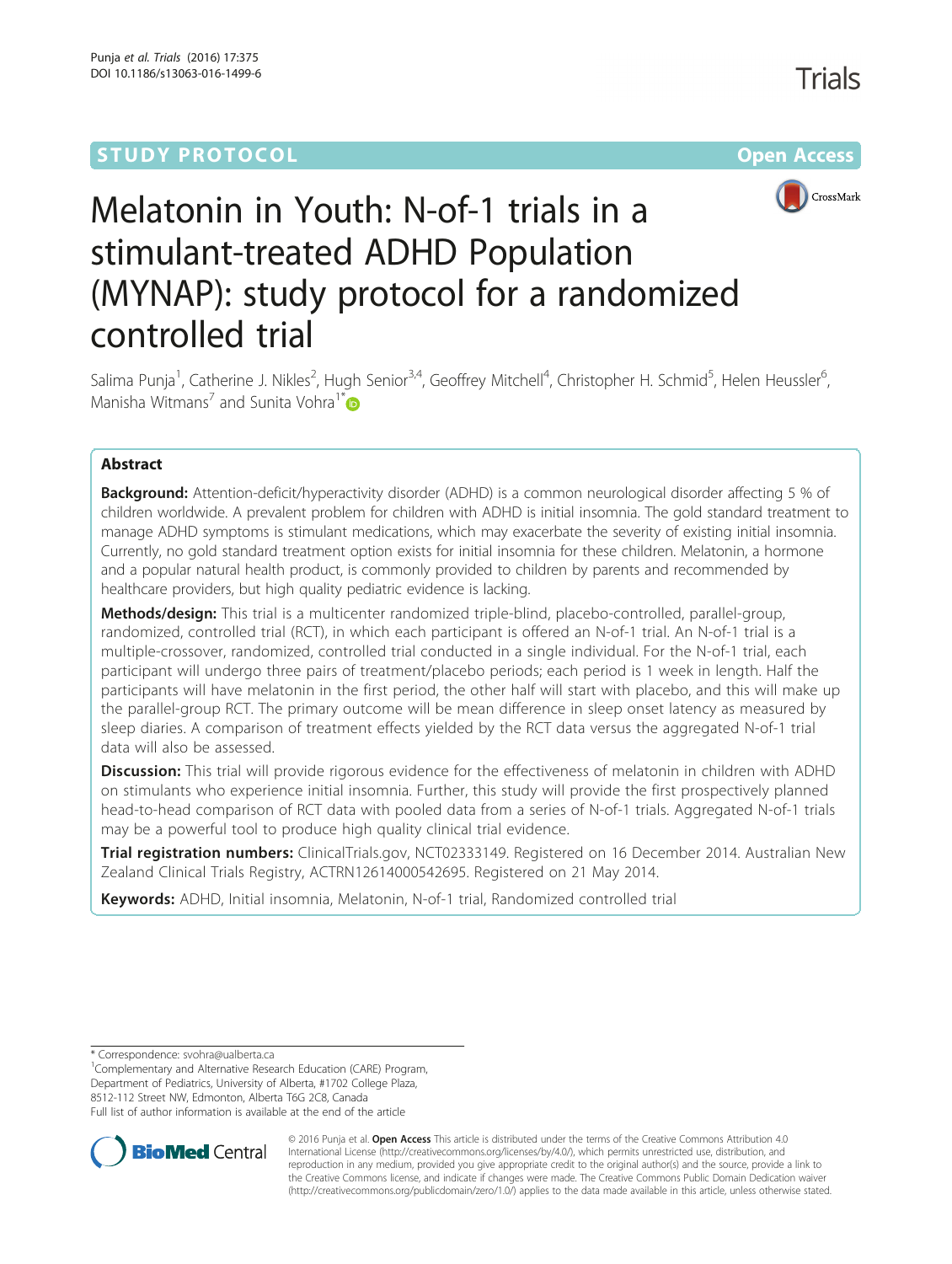## Background

Attention-deficit/hyperactivity disorder (ADHD) is the most common neurodevelopmental disorder in children [[1, 2](#page-8-0)] affecting 5–13 % of Canadian, Australian, and American school-aged children [\[3](#page-8-0), [4\]](#page-8-0). ADHD is characterized by inattention, hyperactivity, and impulsivity, which negatively interfere with the child's socialization and education. It has long-term ramifications throughout adulthood [\[5](#page-8-0)], leading to an academic underachievement, language and literacy problems, fewer years of completed schooling, lower-ranking employment, and lower achieved social class than control groups [[6](#page-8-0)–[11](#page-8-0)]. The utilization and cost of healthcare services for children with ADHD in the United States are approximately double those for children without ADHD. Pelham and colleagues reported that in 2005, the societal cost of childhood ADHD was approximately \$42.5 billion USD [[12, 13](#page-8-0)].

The first line of treatment for ADHD is stimulant medication, which is effective in 70–90 % of school-aged children [\[14](#page-8-0)–[16\]](#page-8-0). The most commonly prescribed stimulants, methylphenidate, and amphetamines experienced a fivefold increase in use from 1987 to 2002 among children in the United States [[17\]](#page-8-0). Similarly, between 1990 and 2000, Australia saw a fivefold increase in the number of children and adolescents with ADHD who had commenced taking stimulant medication [[18\]](#page-8-0). Although stimulants help to effectively manage ADHD symptoms, they are also associated with a number of adverse events: initial insomnia is among the most commonly reported, and is characterized by prolonged sleep onset latency (SOL).

In general, sleep problems are among the most common complaints in childhood, with a prevalence of 6 %, as reported by parents [[19](#page-8-0)]. In comparison, 50–60 % of children with ADHD experience sleep problems [\[20](#page-8-0)]; when children with ADHD are treated with stimulant medication, the prevalence of initial insomnia increases to 64–70 % [\[21](#page-8-0)]. Sleep problems not only have negative impacts on a child's social, physical, and mental wellbeing [[20\]](#page-8-0), but lead to exhaustion and high stress levels in parents [[22\]](#page-8-0).

## Treatment of insomnia

Nonpharmacological interventions such as improving sleep hygiene are generally preferred as first-line treatment. Sleep hygiene entails a variety of strategies to promote the quantity and quality of sleep, such as avoiding strenuous play/exercise before bed; going to bed at a consistent time in a quiet, dark room; establishing consistent waking times; getting regular physical exercise; and maintaining a regular daily routine [[23\]](#page-8-0). Although it is considered the first line of treatment, preliminary research suggests sleep hygiene has limited effectiveness in pediatric ADHD [[24](#page-8-0)]. Weiss and colleagues found that sleep hygiene on its own only helped a small fraction (15 %) of children with ADHD [[22\]](#page-8-0).

The use of pharmacological agents to promote sleep is common, but evidence regarding safety and effectiveness for pediatric use is lacking [\[20\]](#page-8-0). Children with ADHD are more likely to be prescribed medications with hypnotic properties such as clonidine or antihistamines to promote sleep; however, the safety and effectiveness for this off-label use have not been established in children [[25\]](#page-8-0). At present, no approved medications exist for childhood insomnia in Canada or Australia [[26\]](#page-8-0). In the absence of approved pharmacotherapy, Canadian and Australian healthcare providers recommend the most popular natural health product (NHP) for sleep: melatonin [[27](#page-8-0)].

#### Melatonin

First discovered in 1958 [[20](#page-8-0)], melatonin is a hormone released by the pineal gland and regulates the sleepwake cycle [[28](#page-8-0), [29](#page-8-0)], thermoregulatory cycle [[30\]](#page-8-0), reproductive rhythm [\[31\]](#page-8-0), and immune function [[32\]](#page-8-0). Its secretion follows a circadian rhythm that is entrained to the light/dark cycle and is regulated by the hypothalamic suprachiasmatic nucleus (the central pacemaker of the body) [[28](#page-8-0)]. The secretion of melatonin is suppressed by daylight but increases with darkness; it regulates the circadian rhythm by promoting the desire to sleep at night [[28\]](#page-8-0). Individuals with neurodevelopmental disorders often have biological clock or circadian rhythm disturbances, which result in sleep disorders [[29\]](#page-8-0). Children with ADHD have a delayed endogenous circadian pacemaker as measured by delayed sleep onset, dimlight melatonin onset, and time of awakening [[33](#page-8-0)–[35](#page-8-0)]. These findings suggest that melatonin may be particularly effective in children with ADHD to help promote sleep onset by two possible routes: as a chronobiotic and as a hypnotic.

Classified as an NHP by Health Canada (HC), melatonin is available over the counter [\[36\]](#page-8-0). In Australia, melatonin may be obtained with a prescription or without, by ordering it through the internet. Melatonin is widely used in pediatric populations for the treatment of sleep disorders [[37](#page-8-0)]. A 2003 survey of 671 US community-based pediatricians reported that approximately 25 % of physicians recommended melatonin for sleep problems in toddlers (1–8 %) and adolescents (15–19 %) [\[26\]](#page-8-0). A 2013 study conducted in Australia found that melatonin was prescribed 89.1 % of the time for poor sleep initiation in children by general pediatricians [[27](#page-8-0)].

Members of our team conducted a systematic review on the efficacy of melatonin for the treatment of sleep disorders in an evidence report for the Agency for Healthcare Research and Quality in 2004 [\[28](#page-8-0)]. We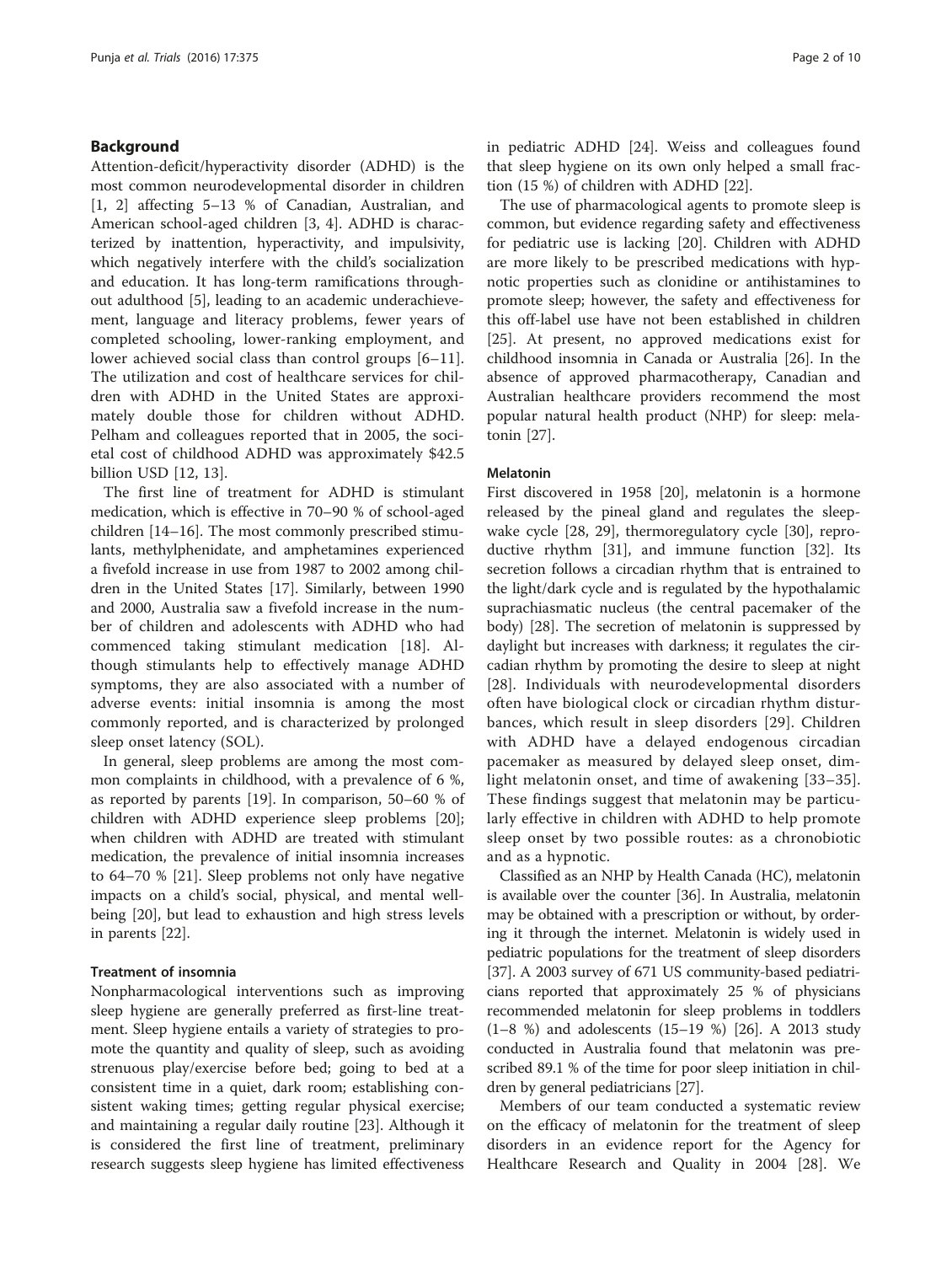identified six trials of adults and children reporting SOL who had a secondary sleep disorder; meta-analysis favored melatonin but was nonsignificant (-13.2 min; 95 % CI: -27.3, 0.9) [\[38](#page-8-0)]. Our systematic review findings were limited by too few studies of inadequate sample sizes (n = 7–30). A more recent review identified four studies investigating the use of melatonin for insomnia in children [[20\]](#page-8-0). These studies included an open-labeled study, two randomized controlled trials (RCTs) and one 3-year follow-up study [[22,](#page-8-0) [39, 40](#page-9-0)]. All studies showed significant improvement in SOL in the treatment arms; however, the trials were limited by small sample sizes, variable SOL criteria, ADHD criteria, and treatment assessments, and a lack of generalizability.

## N-of-1 Trials

A major barrier to the conduct of RCTs of NHPs is participant access to the study product without a prescription (personal communication, National Center for CAM, US National Institutes of Health). Since melatonin is readily available in Canada, parents may (1) prefer to buy it themselves instead of risking their child being randomized to a placebo control arm or (2) contaminate an RCT by administering nonstudy melatonin to their child. An ideal alternative to an RCT is an N-of-1 trial, defined as a prospective, multiple-crossover, placebo-controlled, triple-blind, randomized trial in a single subject. In an N-of-1 trial, each participant is assured of receiving both the study medication and placebo, and thus learns whether the treatment works specifically for them or not.

Melatonin is an optimal treatment for testing within an N-of-1 trial framework for several reasons: (1) it has a short half-life (0.54–2 h) [[28\]](#page-8-0); (2) no residual impact remains on the target symptom after excretion [\[38\]](#page-8-0); and (3) it is being used to treat an important and recurrent symptom that has a negative impact on quality of life and compliance with ADHD stimulant treatment [\[22](#page-8-0)].

## Why is this trial needed now?

More than 1000 controlled clinical trials have evaluated melatonin for the treatment of sleep disorders [[28\]](#page-8-0), but the literature for children with ADHD is limited to very few studies confounded by small sample sizes and limited clinical applicability [[20](#page-8-0)]. The fact that melatonin is being widely used in this population despite the absence of high-quality clinical evidence highlights the need for a well-designed RCT. Our proposed study will overcome the recurring limitations of small sizes in pediatric trials by adequately powering the parallel-group trial and offering each participant an N-of-1 trial to promote trial enrollment. To our knowledge, this will be the first prospectively planned head-to-head comparison of parallel group RCTs and N-of-1 trials.

#### **Objectives**

The primary objectives of this study are to (1) determine the effectiveness of weight-based dosing of melatonin for initial insomnia (i.e., reducing sleep onset latency) in children and adolescents with ADHD who are receiving stimulant medication and (2) determine whether N-of-1 trials provide similar estimates of treatment effect to parallel group RCTs.

## Methods/design

#### Study design

We will conduct a prospectively planned, head-to-head comparison of a parallel-group RCT design with aggregated N-of-1 trial data. The trial is a multicenter, randomized, triple-blind, placebo-controlled series of Nof-1 trials with an embedded RCT. Half the participants will be randomly allocated to melatonin in the first period; the other half will start with placebo; and the RCT will include the data from the first period only. For the N-of-1 trial, each participant will undergo three pairs of treatment/placebo periods (each period is 1 week long, and each N-of-1 trial will last a total of 6 weeks). See Fig. [1](#page-3-0) for scheme of the study design, Fig. [2](#page-3-0) for flow of participants through study, and the SPIRIT checklist (Additional file [1](#page-7-0)).

#### Study setting

The trial sites will be outpatient pediatric and/or family medicine clinics at hospital and community clinics in Australia and in Edmonton, Canada. Staff in all relevant clinics will be informed about the availability of the trial and will refer participants to the study investigators at each site. Community patients will also be able to be referred by their physician.

#### Study participants

To be included in the trial, participants must (1) be between the ages of 6 to 17 years; (2) have a diagnosis of ADHD according to the DSM-IV criteria; (3) be on a stable dose of stimulant medication for at least 1 month prior to the study; and (4) have an SOL of  $\geq 45$  min,  $\geq 3$ nights/week, for  $\geq 1$  month. Exclusion criteria include (1) children with comorbid psychiatric/neurological diagnosis that may affect sleep; (2) children with untreated obstructive sleep apnea, untreated sleep-related breathing disorder, untreated narcolepsy, sleep-related movement disorders, parasomnias, adjustment insomnia, insomnia due to drug use or mental health issues, or secondary enuresis; (3) children with a known allergy or hypersensitivity to melatonin or other study drug ingredients; (4) children on immunosuppressive drugs, blood pressure drugs, selective serotonin reuptake inhibitors or anticoagulant drugs; and (5) children not on a regular sedative/hypnotic medication, whose parents do not agree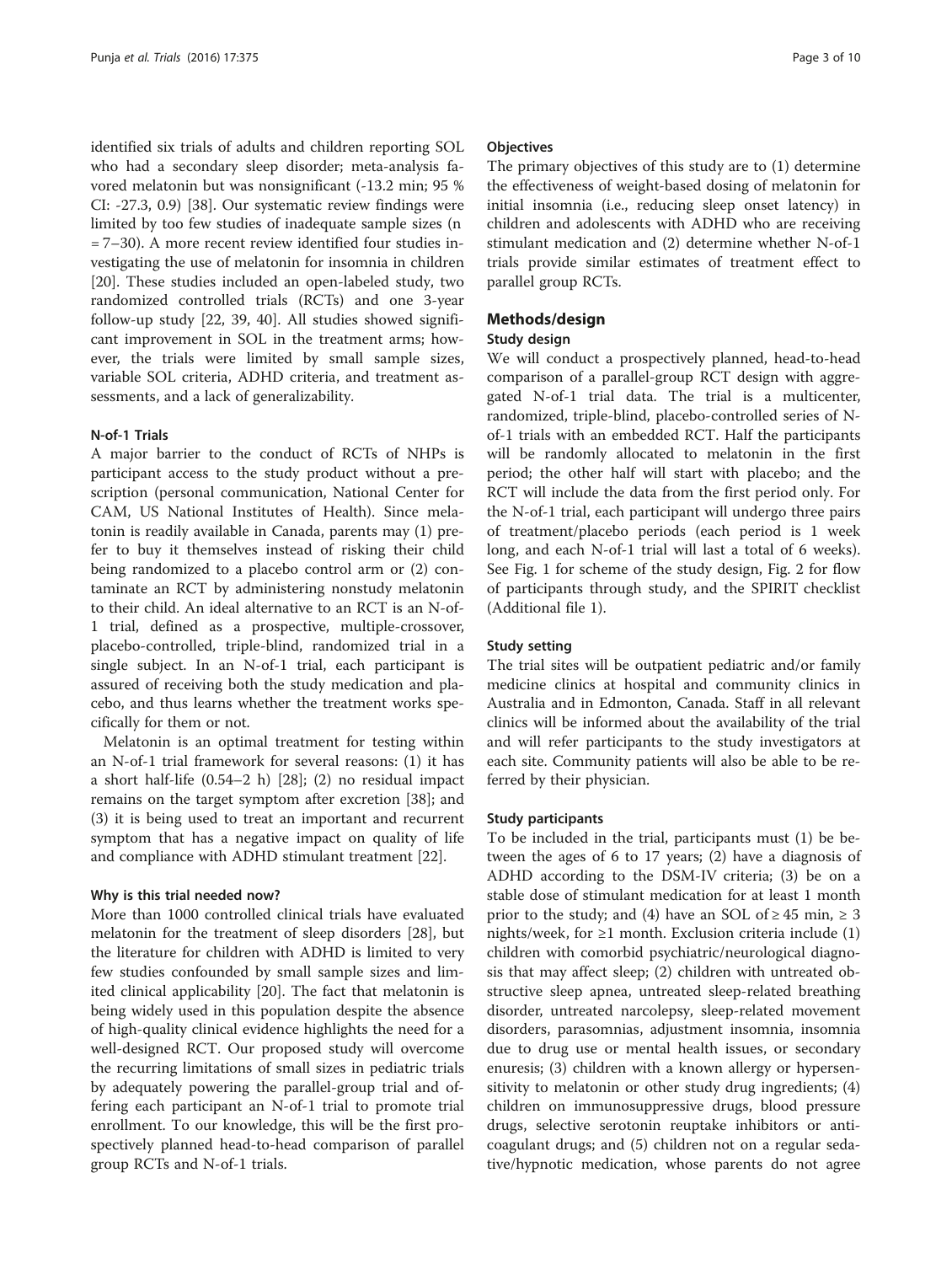

<span id="page-3-0"></span>

not to alter the daily dose of these for the duration of the trial; children with active or uncontrolled disorders (hormonal disorders, diabetes, liver disease, abnormal kidney function, untreated kidney disease or blood clotting disorders); (6) children with seizure disorders; (7) breastfeeding or pregnant women; (8) female participants with child-bearing potential not practicing an acceptable form of birth control throughout the trial (in Australia, females who are  $\geq$  12 years who are menstruating and sexually active); (9) participants who disagree to

not driving or operating heavy machinery within 8 hours of ingestion of study medication; and (10) children whose parent/primary caregiver does not understand English, have a phone, or provide informed consent.

## Interventions

## Sleep-hygiene phase

Upon recruitment, all participants/parents will receive an information sheet and a 15-min counseling session to review optimal sleep hygiene. The family will be asked

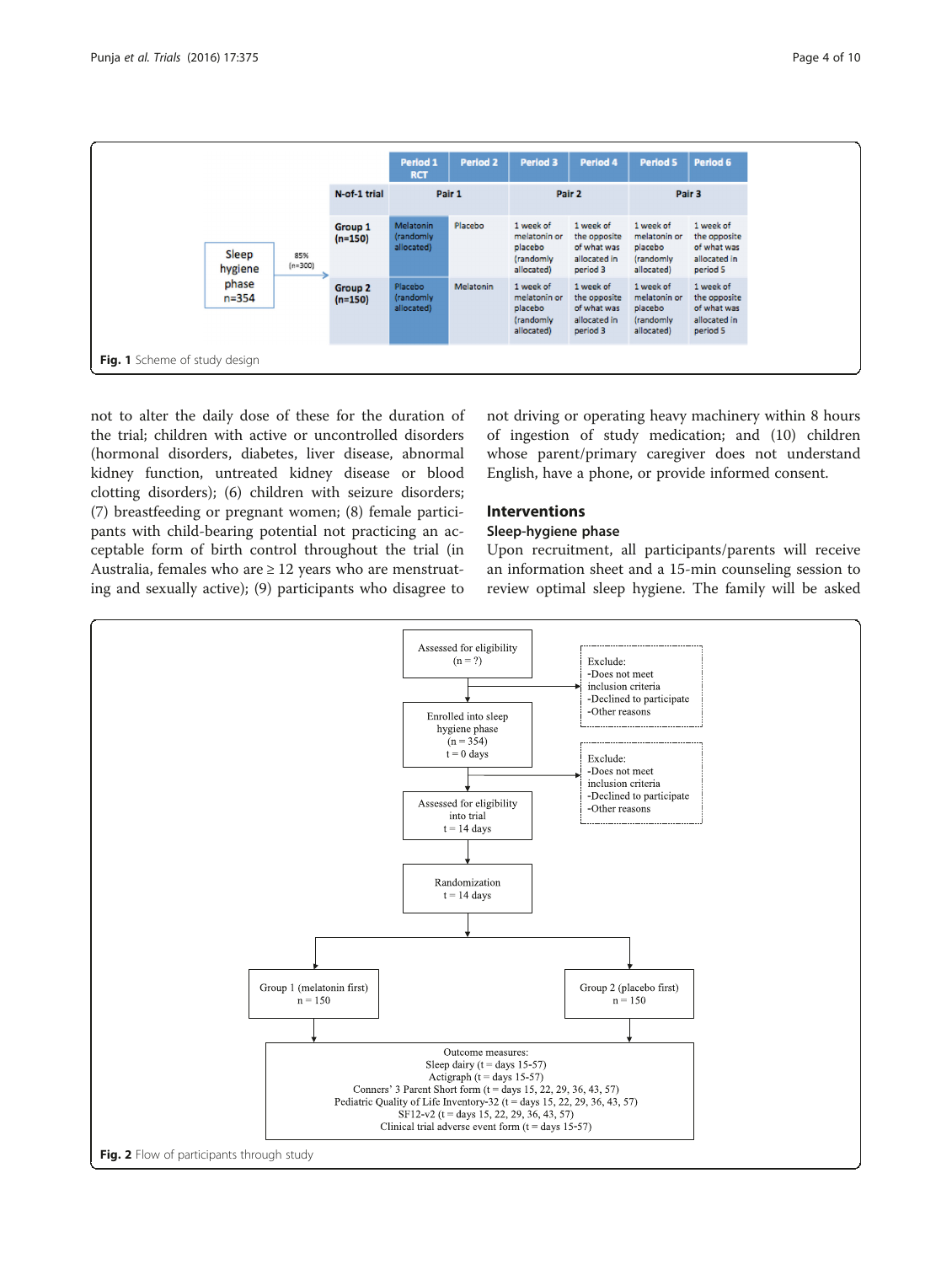to try the sleep-hygiene strategies suggested for 14 days. At day 7, the research assistant will telephone the family to ensure that sleep hygiene measures are implemented and address any barriers. If the child is still eligible for the study at day 14, the child will be offered enrollment into the trial. While sleep hygiene is an important first step, preliminary data suggest that only 15 % of children will respond [[22\]](#page-8-0). Therefore, the majority of those pre-enrolled are anticipated to continue on to trial enrollment. Randomization will not occur until trial enrollment.

## Melatonin

Previous research suggests that an oral dose of 2.5– 10 mg before or at the desired bedtime is well tolerated in children [\[41](#page-9-0)]. Similar to previous pediatric trials [\[40](#page-9-0)], we will use weight-based dosing, giving 3 mg of sublingual melatonin to those children who are < 40 kg and 6 mg to those  $\geq 40$  kg. Melatonin will be taken once daily, 30 minutes prior to bedtime. Placebo with an identical appearance has been manufactured. The clinical effect of melatonin is rapidly evident, and melatonin has a short half-life (0.54–2 h). Therefore, an appropriate duration of each treatment period is 1 week. Data from day 1 of each period will be discarded to provide a washout period. If a carryover effect is found subsequent to day 1, appropriate adjustments will be made, e.g., discarding an extra day's data.

#### Randomization

Participants will undergo three pairs of treatment with melatonin and placebo. In each pair, the order of treatment will be randomized. In particular, the first period for each patient will be randomized in variable block sizes of 4 and 6, stratified by age  $\left( < 12 \text{ and } \geq 12 \text{ years} \right)$ and country (Canada or Australia), to ensure a balance of the treatment groups for the parallel-group RCT. The randomization code will be developed by the study statistician. The randomization code will be provided to the central research pharmacy for each participating site and to maintain the blind. When a participant has been enrolled, the research pharmacy will randomize the subject based on the master randomization list and courier six bottles numbered 1–6, corresponding to each week's treatment. Each bottle will contain seven capsules (or 14 for children who weigh < 40 kg) to be taken over 7 days. Randomization codes will be kept by the research pharmacy in case the code needs to be broken for safety reasons as determined by the Data Safety and Monitoring Board (DSMB).

#### Blinding

The trial will be triple-blinded (participant, healthcare provider, and statistician). The placebo has the same appearance, volume, weight, odour, and taste as the active product. There will be unblinding of the individual participant's randomized N-of-1 sequence for the healthcare provider and participant only upon receiving individual trial reports or on participant request to stop the trial early.

#### Cointerventions

All participants will be encouraged to continue practicing good sleep hygiene consistently throughout their N-of-1 trial. Participants will receive other medications and healthcare tests their primary physician deems appropriate. If a child is already on the following medications, we will require stable doses of each: approved anti-depressants, anxiolytics, sedatives/hypnotics, and clonidine throughout the 6-week trial. If not already taking these medications, the child may not start them regularly during the trial. It is preferable that participants abstain from coffee, alcohol, and high caffeine energy drinks for 1 week prior to the sleep-hygiene phase, during the sleep-hygiene phase, and during the trial itself. Any caffeine intake during the previous week will be recorded during the sleep hygiene phase, at baseline, and at the end of each week during the trial.

Any changes in dose/frequency/type of stimulant treatment for ADHD and whether the patient is taking nontrial melatonin will be recorded throughout the trial.

## Contamination

Because melatonin is readily available over the counter in Canada, contamination (parents providing melatonin to their child) could potentially pose a risk. The use of N-of-1 trials is expected to prevent this from occurring, as parents are guaranteed that their child will receive melatonin during the course of the trial. To further reduce contamination, parents will be reminded that their child will be on active therapy in a blinded fashion, and they would not want to "double dose" their child. Physician information letters will be sent to the child's doctor to remind them not to recommend melatonin during the study.

#### Sample size

A proposed sample size was calculated for the parallel group RCT. The null hypothesis is that both group means are equal, and the alternative hypothesis is SOL will be 42 minutes on melatonin and 72 minutes on placebo [\[22\]](#page-8-0). To account for a potential dropout of 25 %, we assume that 25 % of the participants will show no effect of treatment and will therefore have a SOL of 72 minutes under both treatments. The average time in the treatment group will then be 49.5 minutes (as ¾ will have a time of 42, and  $\frac{1}{4}$  a time of 72). The intent-totreat effect will then be a 22.5-minute reduction in SOL.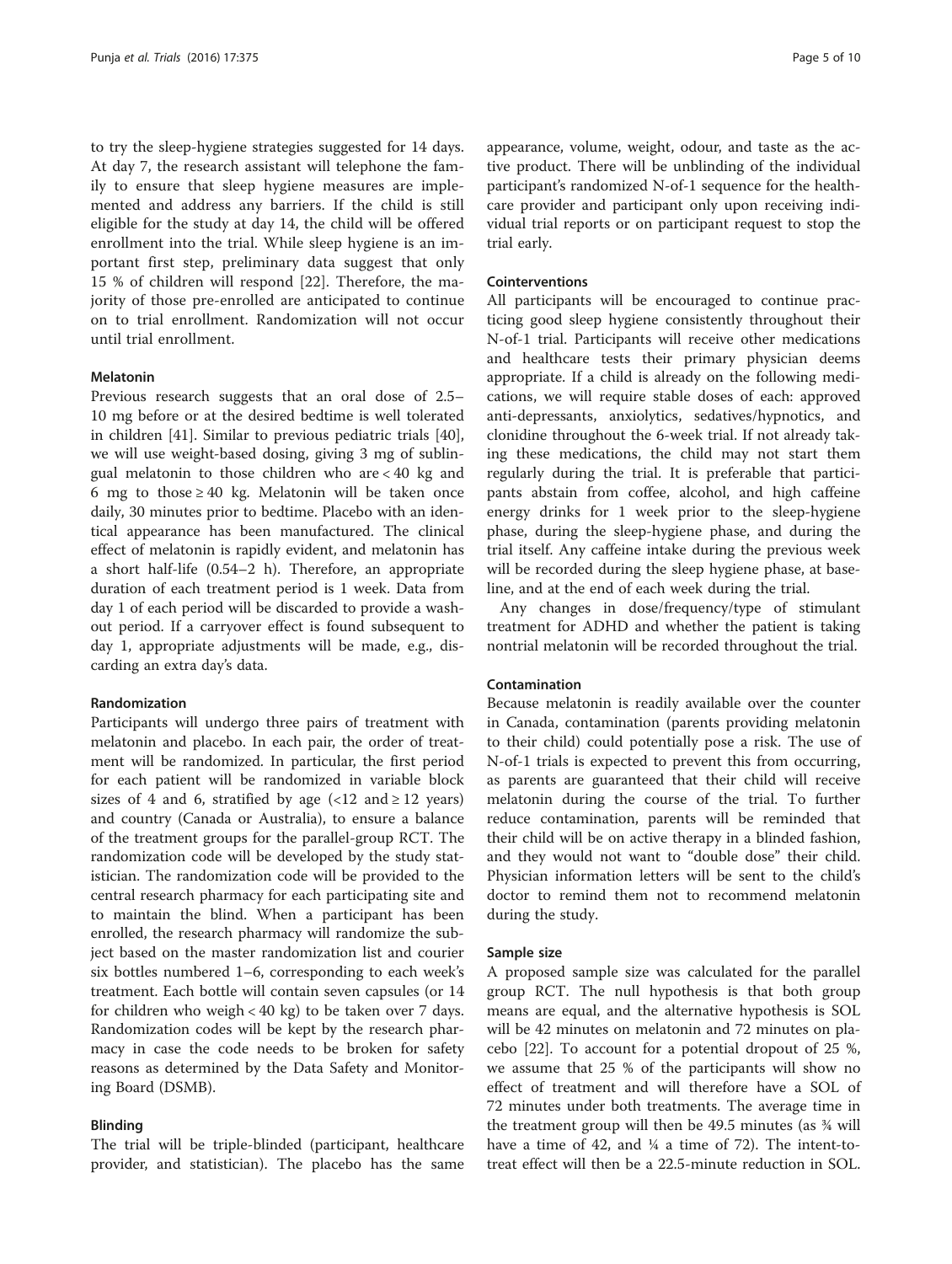Assuming a pooled standard deviation of 60 minutes [[22\]](#page-8-0), randomization of 150 patients per group (300 total) will provide 90 % power with a type I error rate of 0.05 using a two-sided test. We will need to recruit 177 patients per group (354 total) to commence the sleephygiene phase in order to account for the 15 % of individuals expected to respond to sleep hygiene. Because the N-of-1 design will use multiple crossovers for each patient, this sample size will also achieve sufficient power for the aggregated N-of-1 analysis.

## Proposed trial outcome measures Primary outcomes

SOL (in minutes) will be measured daily by sleep diaries completed by parents. Participants who are > 12 years will assist in filling out sleep diaries. Sleep dairies are among the most common assessment tools in sleep research [[28,](#page-8-0) [42](#page-9-0)].

#### Secondary outcomes

In a subgroup of children, SOL (minutes) will also be measured daily by actigraphy, which are validated to measure sleep quality in clinical research [[43](#page-9-0)]. We will use Actiwatch Spectrum (Phillips Respironics, Murrysville, PA, USA). The mean amount of time awake at night (minutes) and mean duration of sleep while in bed (minutes) will be measured daily by sleep diaries and actigraphy. The number of awakenings after sleep onset will be measured by sleep diaries. Sleep efficiency (proportion of time spent asleep while in bed) will be measured daily by actigraphs. Daytime behavior, specifically core ADHD symptoms, will be measured weekly by the Conners' 3 Parent Short form [[44\]](#page-9-0). The quality of life of the participants will be measured weekly by the Pediatric Quality of Life Inventory-32 [\[45\]](#page-9-0). The parent's quality of life and fatigue will be measured weekly by the SF12-v2 [[46\]](#page-9-0). See Table 1 for a list of outcome measures used in this study.

#### Adverse events

Each participant will receive ongoing safety monitoring throughout the trial. Parents will be asked about side effects during weekly telephone follow-ups. All adverse events will be forwarded to the DSMB. The DSMB consists of three members with clinical, methodological, and NHP expertise who are independent of the trial. The DSMB will review all documented harms during the study and adjudicate them with regards to causality. Frequency and severity of any adverse events will be reported using the Clinical Trial Adverse Event form that includes open-ended questions on potential adverse reactions. Health Canada and Therapeutic Goods Australia will be informed of all serious adverse events (those warranting hospitalization) within 7 days.

#### Table 1 List of outcome measures used

| Outcome                                   | Tool                                      | Frequency of<br>measurement |
|-------------------------------------------|-------------------------------------------|-----------------------------|
| SOL                                       | Sleep diary                               | Daily                       |
|                                           | Actigraphy                                |                             |
| Amount of time awake<br>at night          | Sleep diary                               | Daily                       |
|                                           | Actigraphy                                |                             |
| Number of awakenings<br>after sleep onset | Sleep diary                               | Daily                       |
| Sleep efficiency                          | Actigraphy                                | Daily                       |
| ADHD Symptoms                             | Conners' 3 Parent<br>Short form           | Weekly                      |
| Participant quality of life               | Pediatric Quality of<br>Life Inventory-32 | Weekly                      |
| Parent quality of life<br>and fatigue     | $SF12-v2$                                 | Weekly                      |
| Adverse events                            | Clinical trial adverse<br>event form      | Daily                       |

#### Withdrawal

If participants experience intolerable adverse events, they may choose to withdraw, or the investigators may make this decision in the best interest of the patient. Patients who are lost to follow-up, who cannot be contacted for telephone follow-ups, or who wish to discontinue medication for 7 or more consecutive days will be withdrawn. If a participant chooses to withdraw, a withdrawal report form will be completed. Assessments and reason(s) for withdrawal will be recorded.

## Early stopping (within a treatment period)

While pre-specifying the number of paired periods in an N-of-1 trial strengthens statistical analysis of the data [[47\]](#page-9-0), N-of-1 trials may accommodate early stopping within a treatment period. Early stopping most commonly occurs for three reasons—perceived lack of effectiveness, a dramatic improvement in the target outcome or safety concerns. If a participant/parent feels strongly that a period should be stopped early, the research nurse will give them the option of switching to the next period's medication after day 4 of that period, rather than withdrawing from the trial. Early stopping does not compromise the validity of the data acquired as all decisions are made with the blind intact, and the randomization sequence unaltered. Early stopping within a treatment period (i.e., early progression to the next treatment period) promotes trial completion, as opposed to withdrawal, as participants recognize that we will try to accommodate their requests within the confines of the study.

#### Statistical analysis plan

We will undertake (1) a standard parallel-group RCT analysis comparing results from the first period for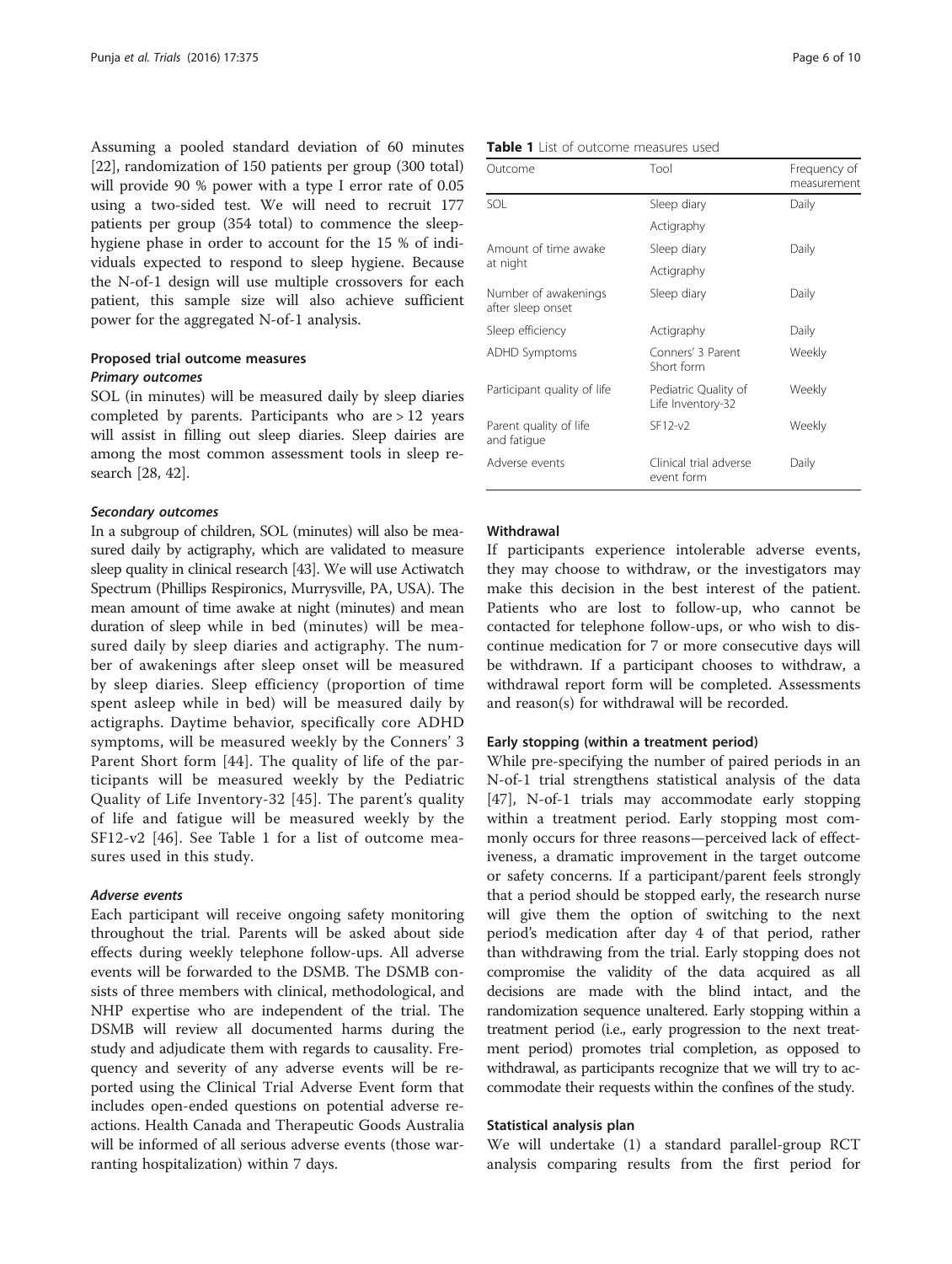treatment and control groups; (2) analysis of individual N-of-1 trials; and (3) aggregated analysis across N-of-1 studies using data from all periods in all participants. Each analysis will report an estimate of the mean difference between treatment groups across the measurements taken over the course of the trial together with 95 % probability intervals and a probability estimate of the likelihood of a treatment effect. Primary analyses will use the Bayesian method with noninformative prior distributions. We will also carry out analyses based on reasonable weakly informative priors and on the likelihood alone as a check on sensitivity to assumptions about the prior distribution. Data on randomized patients at baseline will be summarized with descriptive statistics (mean, median, standard deviation, and ranges) for quantitative variables, and counts and percentages for categorical variables. Regression adjustments will be carried out for variables found to be unbalanced at baseline between treatment and placebo groups. A variety of interaction tests will be carried out to test for subgroup differences.

#### Parallel-group RCT analysis

Using data from the first treatment period, we will compare those who received melatonin with those who received placebo based on intent-to-treat for all outcomes adjusted for the average baseline SOL determined by the pre-randomization sleep-hygiene phase. Outcomes measured daily will be analyzed both with time series methods and by using the outcome averaged across the treatment period. Outcomes measured weekly provide only one measurement per participant. Secondary analyses will examine effects defining treatment as that actually received.

#### Analysis of individual N-of-1 trials

At the end of each participant's N-of-1 trial, a patient report will be forwarded to the referring physician in order to guide treatment decision. The patient report will present (1) the child's SOL (according to parent diaries) for each day of the study; (2) the child's mean and median SOL on both treatments; (3) whether the child's SOL has normalized below 30 minutes; (4) whether the SOL is within the parent's expectations of significant improvement; and (5) any reported adverse events. The patient and physician will make an individual decision about the continued use of melatonin.

#### Aggregated analysis

N-of-1 trials will be combined using a multilevel random effects model that incorporates variance within and between patients. This within-patient level will incorporate variation resulting from the treatment crossovers as well as time effects modeled in various forms (e.g., linear trends, nonlinear trends, and carryover effects). Each

within-patient regression coefficient will be treated as a random effect that can vary based on these betweenpatient factors. The primary analysis will calculate the average treatment effect (i.e., will model the mean of the individual treatment effects as a constant). Secondary analyses will model the mean as a function of factors that vary among patients such as age, sex, and dose. These terms describe the main effects of these factors, their interactions with the treatment, and their interaction with time. A full list of the factors evaluated for these subgroup analyses is given below.

The full multilevel model will return estimates of both average effects across the population of patients, as well as effects for individuals informed by the results on other participants. The predicted effects for an individual are weighted averages of the individual's data and the averages from others. This model incorporates correlations among the measurements within an individual. It also enables comparison of the individual's predicted treatment effect using the multilevel model with that from using only that individual's data.

Carryover, the phenomenon whereby the effects of one treatment may continue to affect the outcomes measured after the next treatment is started, is always a risk in crossover studies. It is not expected that placebo effects would carry over into a melatonin period, but melatonin effects may carry over into a placebo period. Carryover might also differentially affect measurements made in a melatonin treatment period that follows another melatonin treatment period. We will investigate various adjustments for carryover, such as discarding the first measurements in a treatment period on outcomes measured daily, to determine whether results are sensitive to carryover. These adjustments will allow for potential differential carryover by treatment regimen.

Bayesian models will be estimated using Markov chain Monte Carlo with model assessment using posterior predictive checks [\[48\]](#page-9-0) and the deviance information criterion [[49](#page-9-0)]. Non-Bayesian models will be fit using generalized linear and nonlinear mixed models.

#### Missing data

For the aggregated N-of-1 trial analysis, we will develop appropriate missing data models based on the datamissingness mechanism. We will first check if the data are missing completely at random and if not, as is likely, will adjust for observed variables related to missingness using, if possible, longitudinal fixed or random effects models, assuming the mean and covariance structures are known. If considerable data are missing on key predictors, we will use multiple imputation. As a sensitivity analysis, we will also analyze differences between groups at each time point imputing a change of zero for those missing follow-up.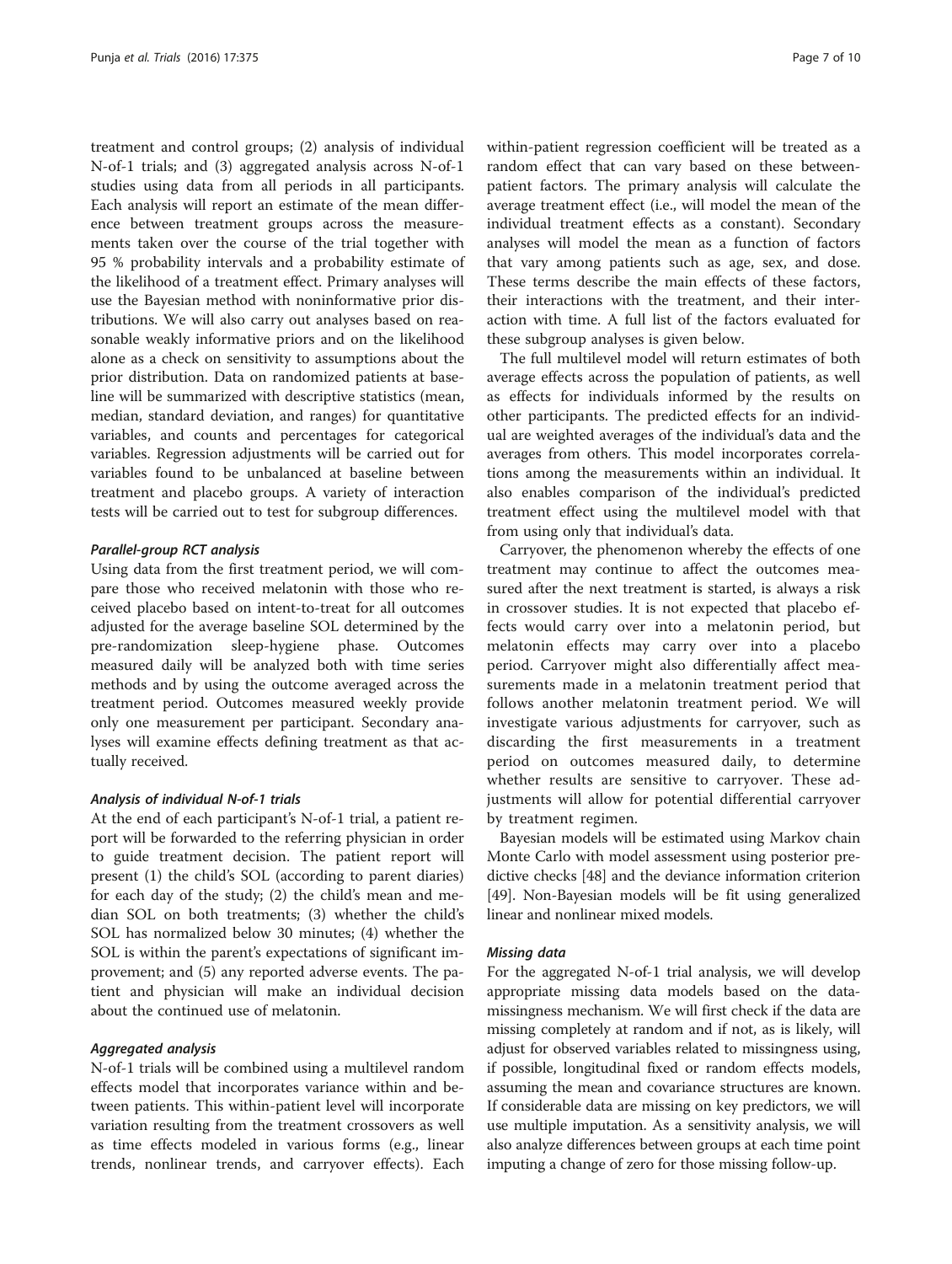## <span id="page-7-0"></span>Interim safety analysis

After 100 participants have been enrolled or after one year, whichever occurs first, the DSMB will supervise one interim analysis for safety only using treatment labels (A and B) without knowledge of the identity of each label to determine if there is an excess of adverse events in one group. A  $p$  value of 0.10 will be used as a decision criterion for stopping the study for harm. As no effectiveness endpoint will be evaluated, there will be no need to adjust the sample size.

#### Subgroup analyses

Primary subgroup analyses include the two main stratification factors: (1) age (<12,  $\ge$  12 years) and (2) country (Australia and Canada). Exploratory analyses will look at (3) the type of stimulant, (4) weight-adjusted dose of stimulant, (5) presence of psychiatric comorbid illness, (6) gender, (7) calendar time of enrollment as a proxy for differences by climactic season, (8) severity of SOL, and (9) referring physician/clinic.

#### Data management

The Women and Children's Health Research Institute (WCHRI) at the University of Alberta will be in charge of data management. WCHRI staff will check data entered online by participants/parent/guardians and research assistants, identifying queries for research assistants to resolve. Each participant's N-of-1 data will be communicated back to each participant's physician by fax directly, thereby fulfilling our obligation to all participants without biasing staff (i.e., project manager, research assistants, and study statistician will not be informed of the trial results as they accrue). Regular data quality checks will be undertaken through automated data validation checks. Data collected from the actigraphs will be downloaded to a computer and reviewed for completeness and errors.

## **Discussion**

#### Impact of research

A great need exists to address the current information gap regarding the effectiveness of melatonin use on sleep disturbances in children with the greatest clinical need such as those on stimulants to treat ADHD. Our novel approach will not only answer this clinical question, it will also allow a rigorous comparison of the advantages and disadvantages of aggregated N-of-1 trials versus a parallel-group RCT. This method has the potential to become the gold standard in the accumulation of high-grade evidence to support clinical therapies in chronic disease management.

#### Trial governance

The study will be overseen by the Trial steering committee (TSM), which is comprised of the Principal investigator, co-investigators, research coordinator, and study statistician. The TSM will be responsible for ensuring that the study is conducted within appropriate and professional ethical guidelines, ensuring the good clinical practice guidelines are observed at all times. Furthermore, the DSMB, which consists of three members with clinical, methodological, and NHP expertise who are independent of the trial will review all documented harms during the study and adjudicate them with regard to causality.

Any significant amendments to the protocol will be submitted to Health Canada, Therapeutic Goods Australia, and to the University of Alberta and University of Queensland ethics committees for approval. Trial registries will also be notified of any major amendments.

The trial sponsor is the University of Alberta. The sponsor has no role in the trial design; collection, management, analysis or interpretation of data; writing of reports; and submission for publication.

#### Trial status

Recruitment began in March 2015.

## Additional file

[Additional file 1:](dx.doi.org/10.1186/s13063-016-1499-6) SPIRIT 2013 Checklist: Recommended items to address in a clinical trial protocol and related documents. (DOCX 61 kb)

#### Abbreviations

ADHD, attention deficit/hyperactivity disorder; DSMB, Data Safety And Monitoring Board; NHP, natural health product; RCT, randomized controlled trial; SOL, sleep onset latency; TSM, trial steering committee; WCHRI, Women and Children's Health Research Institute

#### Acknowledgements

Jamieson Vitamins provided the melatonin and placebo tablets for this study. Amy Mullens, Paul Soper, and Arto Ohinmaa provided advisory input.

#### Funding

This research is funded by the National Health and Medical Research Council of Australia. This funder had no role in the design of this study.

#### Availability of supporting data and material

The SPIRIT checklist has been completed and made available.

#### Authors' contributions

SV conceived the study and developed the first trial protocol; JN obtained funding, with assistance from SV and GM. SP, JN, HS, GM, HH, MW, CS, and SV designed the study. SP drafted the manuscript, and all other authors contributed to the editing of the final manuscript and approved the final version.

#### Competing interests

The authors declare that they have no competing interests.

#### Ethics approval and consent to participate

We have received multicenter ethical approval in Edmonton, Canada (Human Research Ethics Board, University of Alberta, Pro00022025) and in Brisbane, Australia (Medical Research Ethics Committee, The University of Queensland, 2012000999 and Mater Health Services Human Research Ethics Committee). Written consent will be obtained from parents/guardians of all participating children, and assent will be obtained from children aged 12 years and over. For written consent to be valid, the participants will be suitably informed of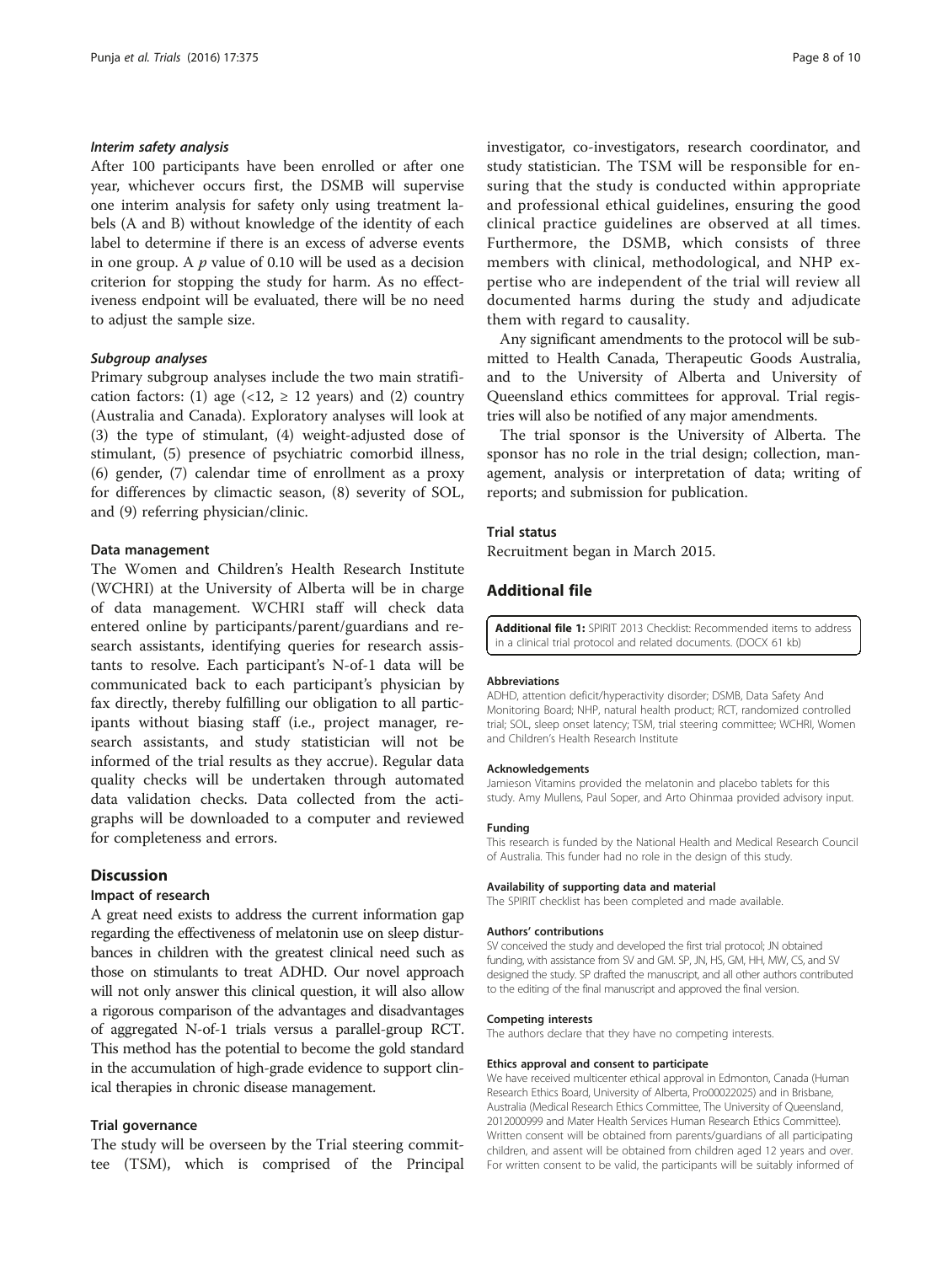<span id="page-8-0"></span>the study, so they can make an independent choice about whether to participate. Only delegated and trained study staff will take informed consent. The consent form must be signed and dated by the parent/ guardian/participant, the research assistant, and the site investigator. The participant will be given a copy of the completed form. All study data will only be identified by a unique identification number and participant initials. Identifiable data (e.g., contact details) will be stored in the research assistant's office onsite in a locked cabinet. De-identified data will be securely stored online on the WCHRI servers. The master list linking identifying participant information and ID numbers will be maintained in a locked cabinet, separate from the participant database. Master lists will be held at each participating site. Data will be analyzed according to ID number only. This trial has been registered at clinicaltrials.gov with the identifier NCT02333149 and the Australian New Zealand Clinical Trials Registry with the identifier ACTRN12614000542695.

#### Author details

<sup>1</sup> Complementary and Alternative Research Education (CARE) Program, Department of Pediatrics, University of Alberta, #1702 College Plaza, 8512-112 Street NW, Edmonton, Alberta T6G 2C8, Canada. <sup>2</sup>Center for Clinical Research, The University of Queensland, Brisbane, Queensland, Australia. <sup>3</sup>College of Health, Massey University, Auckland, New Zealand. <sup>4</sup>Discipline of General Practice, The University of Queensland, Brisbane, Queensland, Australia. <sup>5</sup>Department of Biostatistics and Center for Evidence Based Medicine, School of Public Health, Brown University, Providence, Rhode Island, USA. <sup>6</sup>Lady Cilento Children's Hospital, Brisbane, Australia. <sup>7</sup>Alberta Health Services, Edmonton, Alberta, Canada.

#### Received: 5 April 2016 Accepted: 2 July 2016 Published online: 29 July 2016

#### References

- 1. Rowland AS, Lesesne CA, Abramowitz AJ. The epidemiology of attentiondeficit/hyperactivity disorder (ADHD): a public health view. Ment Retard Dev Disabil Res Rev. 2002;8(3):162–70.
- 2. Gomes R, Harvey J, Quick C, Scharer I, Harris G. DSM-IV AD/HD: confirmatory factor models, prevalence, and gender and age differences based on parent and teacher ratings on Australian primary school children. J Child Psychol Psychiatry. 1999;40(2):265–174.
- 3. Scahill L, Schwab-Stone M. Epidemiology of ADHD in school-age children. Child Adolesc Psychiatr Clin N Am. 2000;9(3):541–55.
- 4. Visser SN, Bitsko RH, Danielson ML, Perou R. Increasing prevalence of parentreported attention deficit/hyperactivity disorder among children-United States, 2003 and 2007. MMWR Morb Mortal Wkly Rep. 2010;59(44):1439–43.
- 5. CAP-Guidelines Committee. Canadian ADHD Practice Guidelines. Markham,Ontario: Canadian ADHD Resource Alliance; 2006.
- 6. Barkley RA. Major life activity and health outcomes associated with attention deficit/hyperactivity disorder. J Clin Psychiatry. 2000;63:10–5.
- 7. Faraone SV, Biederman J, Spencer T, Wilens T, Seidman LJ, Mick E, et al. Attention-deficit/hyperactivity disorder in adults: an overview. Biol Psychiatry. 2004;8:9–20.
- Mannuzza S, Klein RG. Long-term prognosis in attention-deficit/hyperactivity disorder. Child Adolesc Psychiatr Clin N Am. 2000;9:711–26.
- 9. Mannuzza S, Klein RG, Bessler A, Malloy P, LaPadula M. Adult outcome of hyperactive boys. Educational achievement, occupational rank and psychiatric status. Arch Gen Psychiatry. 1993;50:565–76.
- 10. Mannuzza S, Klein RG, Bessler A, Malloy P, Hynes ME. Educational and occupational outcome of hyperactive boys grown up. J Am Acad Child Adolesc Psychiatry. 1997;36:1222–7.
- 11. Mannuzza S, Klein RG, Bessler A, Malloy P, LaPadula M. Adult psychiatric status of hyperactive boys grown up. Am J Psychiatr. 1998;155:493–8.
- 12. Guevera J, Lozano P, Wcikizer T, Mell L, Gephart H. Utilization and cost of health care services for children with attention-deficit/hyperactivity disorder. Pediatrics. 2000;108(1):71–8.
- 13. Leibson CL, Long KH. Economic implications of attention-deficit hyperactivity disorder for healthcare systems. Pharmacoeconomics. 2003;21(17):1239–62.
- 14. National Institutes of Health. Diagnosis and treatment of attention-deficit hyperactivity disorder (ADHD). 1998. [https://consensus.nih.gov/1998/](https://consensus.nih.gov/1998/1998attentiondeficithyperactivitydisorder110program.pdf)

[1998attentiondeficithyperactivitydisorder110program.pdf.](https://consensus.nih.gov/1998/1998attentiondeficithyperactivitydisorder110program.pdf) Consensus

- Statement Online. Accessed 7 September 2010. 15. Wigal T, Swanson JM, Regino R, Lerner MA, Soliman I, Steinoff K, Gurbani S, Wigal SB. Stimulant medications for the treatment of ADHD: efficacy and limitations. Ment Retard Dev Disabil Res Rev. 1999;5:215–24.
- 16. Goldman LS, Genel M, Bezman RJ, Slantez PJ. Diagnosis and treatment of attention-deficit/hyperactivity disorder in children and adolescents. JAMA. 1998;279:1100–7.
- 17. Zuvekas SH, Bitiello B, Norquist GS. Recent trends in stimulant medication use among U.S. children. Am J Psychiatry. 2006;163:164.
- 18. Salmelainen P. Trends in the prescribing of stimulant medication for the treatment of attention deficit hyperactivity disorder in children and adolescents in New South Wales. NSW Public Health Bulletin. 2002;13(Suppl S-1):1–65.
- 19. Stein MA. Unravelling sleep problems in treated and untreated children with ADHD. J Child Adolesc Psychopharmacol. 1999;9(3):157–68.
- 20. Bendz LM, Scates AC. Melatonin treatment for insomnia in pediatric patients with attention-deficit/hyperactivity disorder. Ann Pharmacother. 2010;44:195–1.
- 21. Efron D, Jarman F, Barker M. Side effects of methylphenidate and dexamphetamine in children with attention deficit hyperactivity disorder: a double-blind crossover trial. Pediatrics. 1997;100:662–6.
- 22. Weiss MD, Wasdell MB, Bomben MM, Rea KJ, Freeman RD. Sleep hygiene and melatonin treatment for children and adolescents with ADHD and initial insomnia. J Am Acad Child Adolesc Psychiatry. 2006;45(5):512–9.
- 23. Reite M, Ruddy J, Nagel K. Evaluation and management of sleep disorders. 3rd ed. Washington, DC: American Psychiatric Publishing, Inc; 2002.
- 24. van der Heijden KB, Smits MG, Gunning WB. Sleep hygiene and actigraphically evaluated sleep characteristics in children with ADHD and chronic sleep onset insomnia. Eur Sleep Res Soc. 2006;15:55–62.
- 25. Catapres ® clonidine HCI Antihypertensive. In: Compendium of Pharmaceuticals and Specialties: the Canadian Drug Reference for Health Professionals. 9th ed. Ottawa, ON: Canadian Pharmacists Association; 2010:472-473. Revised April 24, 2009.
- 26. Owens JA, Rosen CL, Mindell JA. Medication use in the treatment of pediatric insomnia: results of a survey of community-based pediatricians. Pediatrics. 2003;5:e628–35.
- 27. Heussler H, Chan P, Price AM, Waters K, Davey MJ, Hiscock H. Pharmacological and non-pharmacological management of sleep disturbance in children: An Australian Pediatric Research Network survey. Sleep Med. 2013;14(2):189–94.
- 28. Buscemi N, Vandermeer B, Pandya R, Hooton N, Tjosvold L, Hartling L, Baker G, Vohra S, Klassen T. Melatonin for treatment of sleep disorders. AHRQ Publication No. 05-E002-2. 2004;(108):1-7. [http://archive.ahrq.gov/downloads/pub/evidence/](http://archive.ahrq.gov/downloads/pub/evidence/pdf/melatonin/melatonin.pdf) [pdf/melatonin/melatonin.pdf.](http://archive.ahrq.gov/downloads/pub/evidence/pdf/melatonin/melatonin.pdf) AHRQ. Accessed 7 Sept 2010.
- 29. Braam W, Smits M, Didden R, Korzilius H, Geijlswijk IMV, Curfs LM. Exogenous melatonin for sleep problems in individuals with intellectual disability: a meta-analysis. Dev Med Child Neurol. 2009;51:340–9.
- 30. Shanahan TL, Czeisler CA. Physiological effects of light on the human circadian pacemaker. Semin Perinatol. 2000;24(4):299–320.
- 31. Commentz JC, Uhlig H, Henke A, Hellwege HH, Willig RP. Melatonin and 6 hydroxymelatonin sulfate excretion is inversely correlated with gonadal development in children. Horm Res. 1997;47(3):97–101.
- 32. Sainz RM, Mayo JC, Reiter RJ, Antolin I, Esteban MM, Rodriguez C. Melatonin regulates glucocorticoid receptor: an answer to its antiapoptotic action in thymus. FASEB J. 1999;13(12):1547–56.
- 33. Smits MG, Nagtegaal EE, van der Heijden K, Coenen AM, Kerkhof GA. Melatonin for chronic sleep onset insomnia in children: a randomized placebo-controlled trial. J Child Neurol. 2001;16:86–92.
- 34. Smits MG, van Stel HF, van der Heijden K, Meijer AM, Coenen AM, Kerkhof GA. Melatonin improves health status and sleep in children with idiopathic chornic sleep-onset insomnia: a randomized placebo-controlled trial. J Am Acad Child Adolesc Psychiatry. 2003;42:1286–93.
- 35. van der Heijden KB, Smits MH, Van Someren EJ, Gunning WB. Idiopathic chronic sleep onset insomnia in attention-deficit hyperactivity disorder: a circadian rhythm disorder. Chronobiol Int. 2005;22:559–70.
- 36. Natural and Non-Prescription Health Products Directorate Health Canada. Melatonin. [http://webprod.hc-sc.gc.ca/nhpid-bdipsn/monoReq.](http://webprod.hc-sc.gc.ca/nhpid-bdipsn/monoReq.do?id=136&lang=eng) [do?id=136&lang=eng.](http://webprod.hc-sc.gc.ca/nhpid-bdipsn/monoReq.do?id=136&lang=eng) Updated 4 December 2006. Accessed 7 Sept 2010.
- 37. Balentine J, Hagman J. More on melatonin. J Am Acad Child Adolesc Psychiatry. 1997;36(8):1013.
- 38. Buscemi N, Vandermeer B, Hooton N, Pandya R, Tjosvold L, Hartling L, Vohra S, Klassen TP, Baker G. Efficacy and safety of exogenous melatonin for